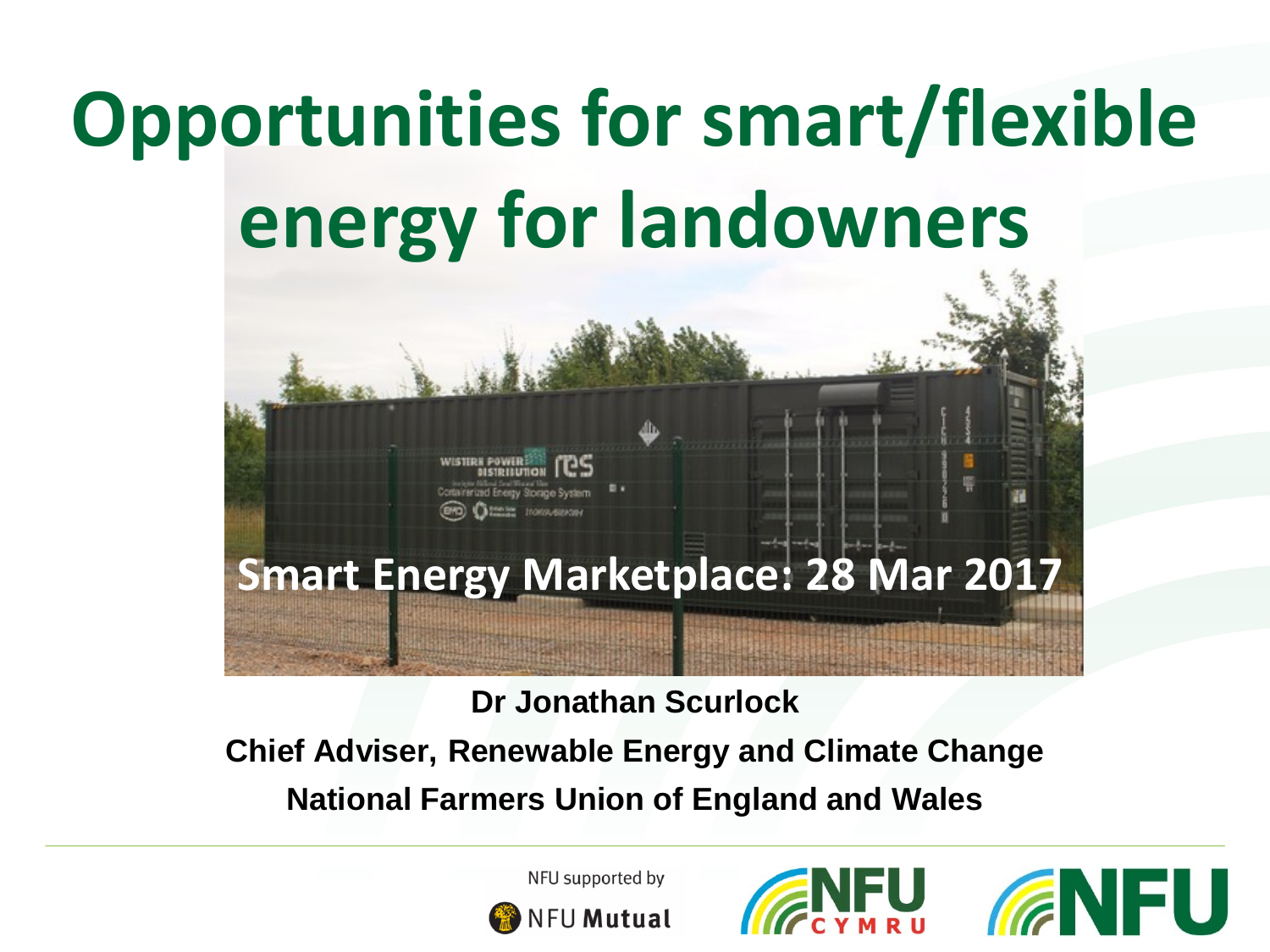## **Outline – an agricultural viewpoint**



- The NFU and energy policy farmer interest in renewables
- Renewables support food production: >30% uptake by farmers
- Farmers and growers very interested in enhancing investment in on-site energy or in new opportunities for utility-scale storage

NFU supported by

**NFU Mutual** 

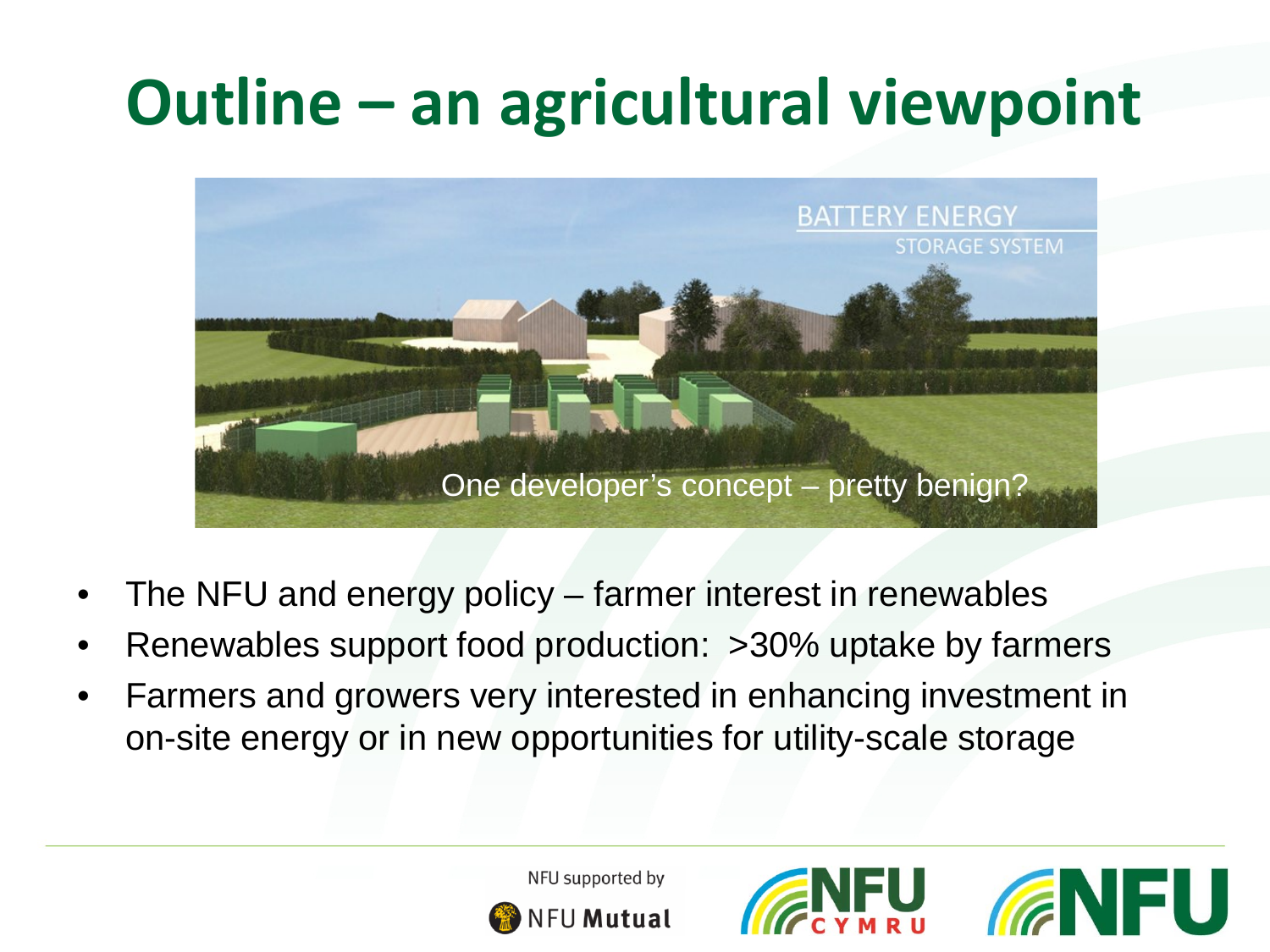## **Electricity storage: a new kid on the block**

### **Fast-growing energy service opportunity**

- costs falling dramatically over next 2-3 years, just like solar PV since 2010
- up to 1000 MW by 2020? e.g. half utility and half 'behind-the-meter'
- 3000-8000 MW (up to 2x Drax Power) projected by 2030: 1000s of installations



### **Likely range of profitable on-farm applications**

- small to medium sized domestic or commercial systems that capture and release electricity from solar or wind generation
- easier connection of intermittent renewables to weak electricity networks
- large (utility-scale) electricity stores, connected directly to the electricity distribution network or coupled to solar/wind farms



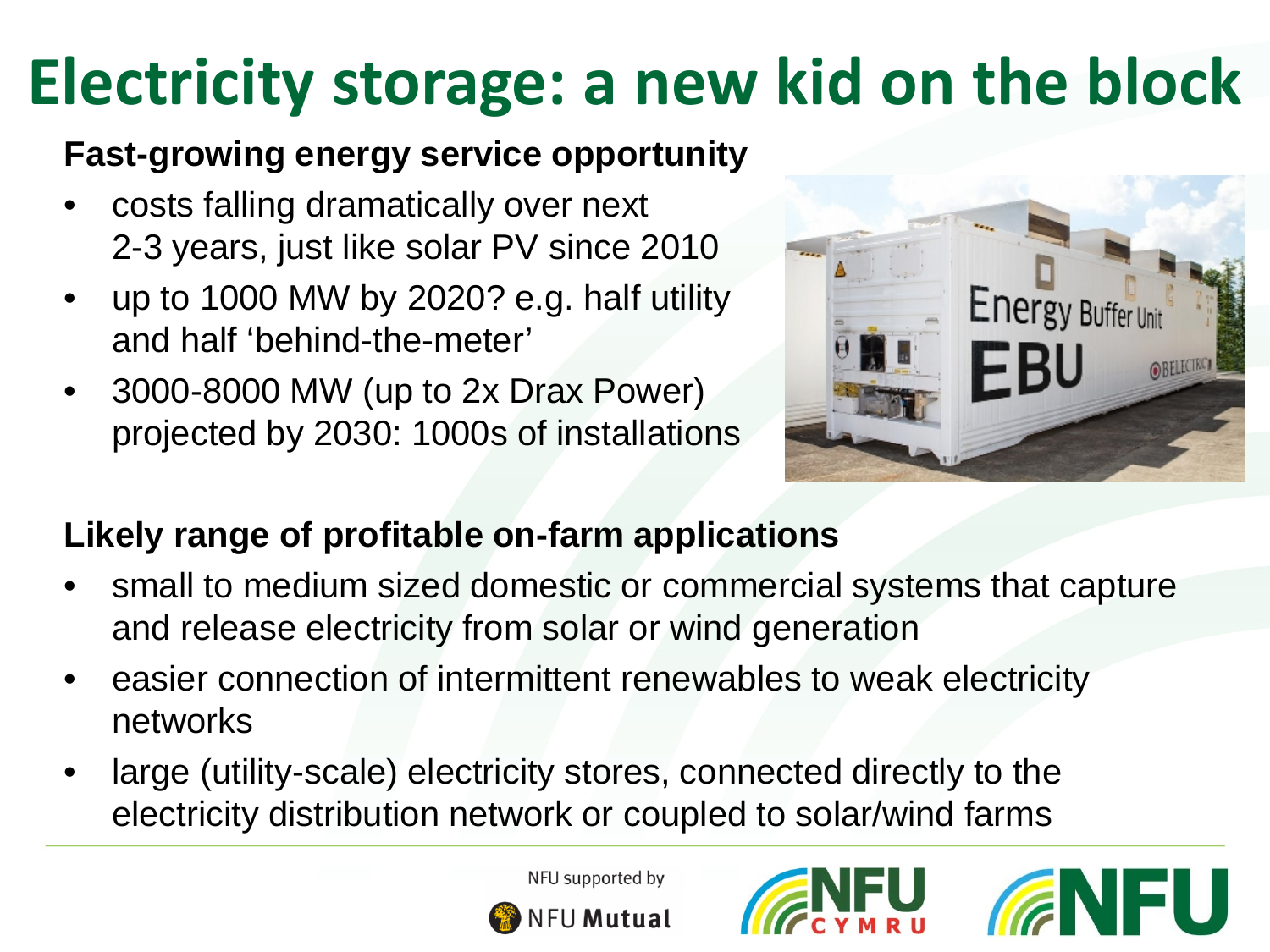



**Domestic and Small Scale Energy Storage Forum 31 January 2017 Burges Salmon, Bristo**l

Pipeline of 1000's of MW already

562 MW of grid response/reserve service projects going ahead in 2017/18

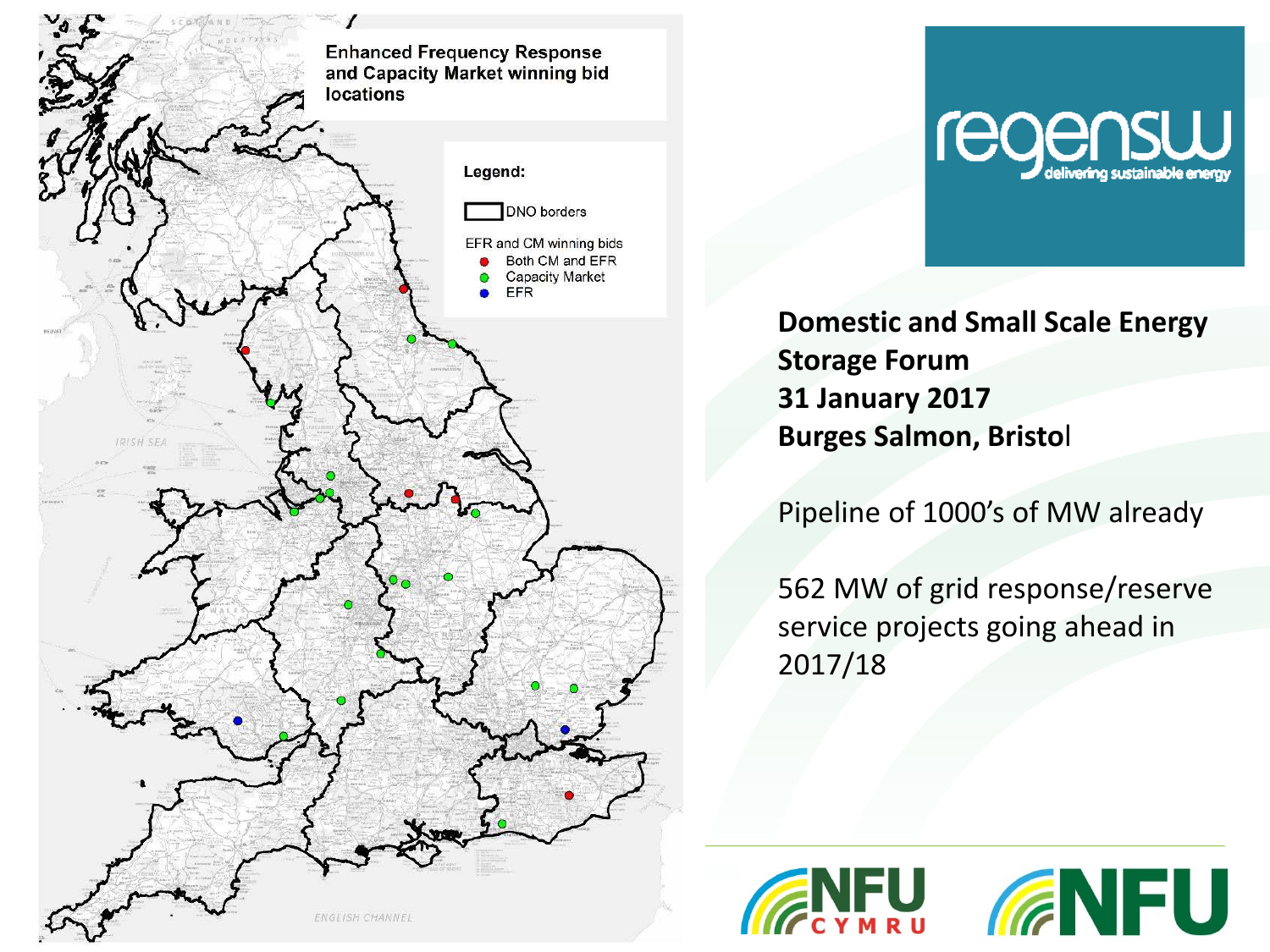# **Dramatic fall in capital costs**<br>Battery Prices Are Falling Fast



REA "Energy Storage in the UK" (Dec 2015)

STA/Aurora Energy "Intermittency & cost of integrating solar…" (Oct 2016) UKERC – flexibility more important now than intermittency (Feb 2017) First large projects (>10 MW/10MWh) from mid-2017 - Roosecote £180m Government deregulation (not subsidy) needed to reward early entrants?





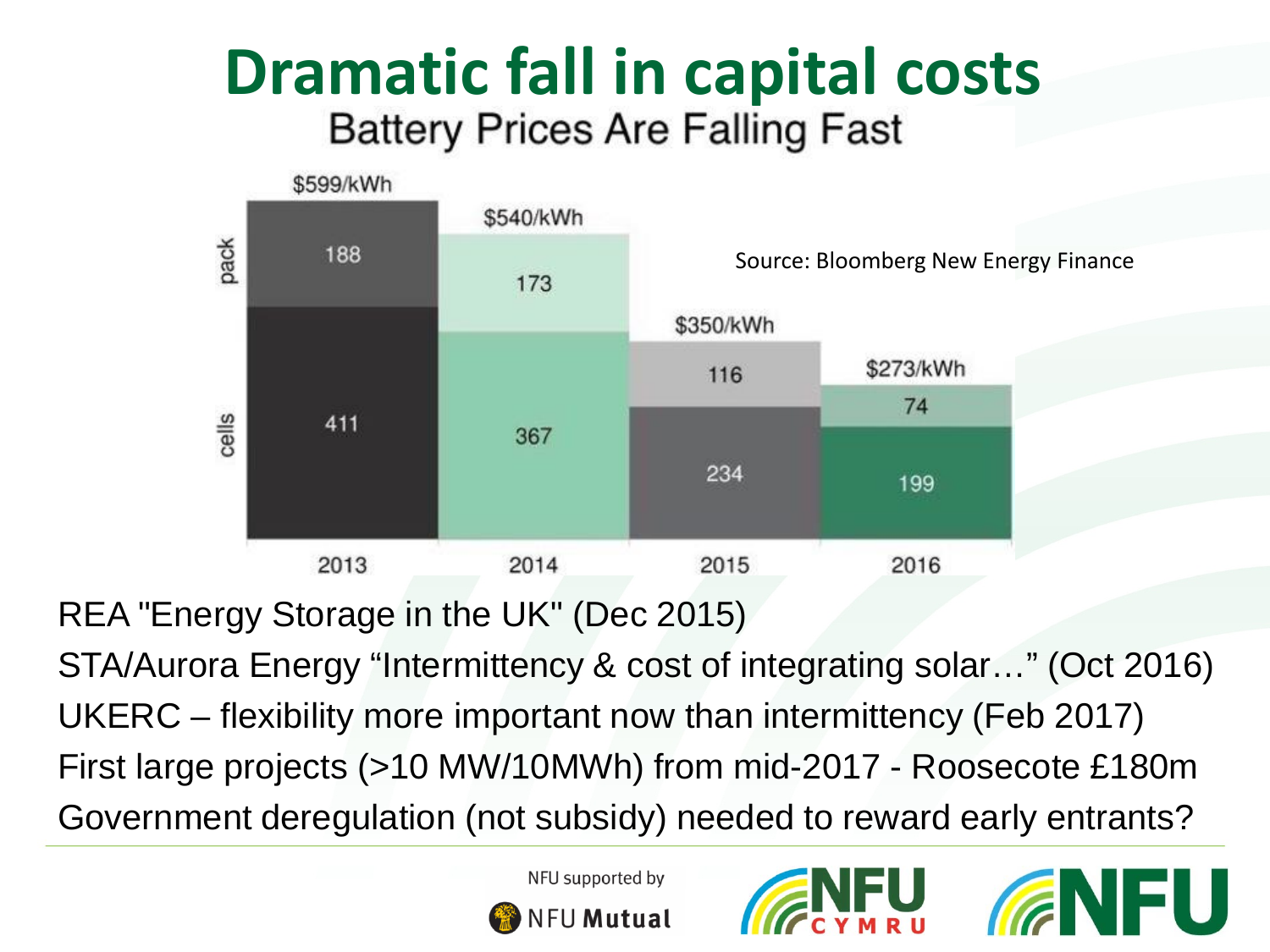### **What NFU is doing for its members**

Our role as the leading agricultural trade association:

- develop possible "heads of terms" for agreements between farmers/landowners and energy storage providers
- dialogue on physical/regulatory constraints for deploying/using energy storage in agricultural settings
- work with relevant trade associations on forecasting market developments
- help to shape emerging standards of service/performance for energy storage installers/providers



• response to Government consultation on "Smart Flexible Energy System", January 2017 – also highlighted in Industrial Strategy green paper response





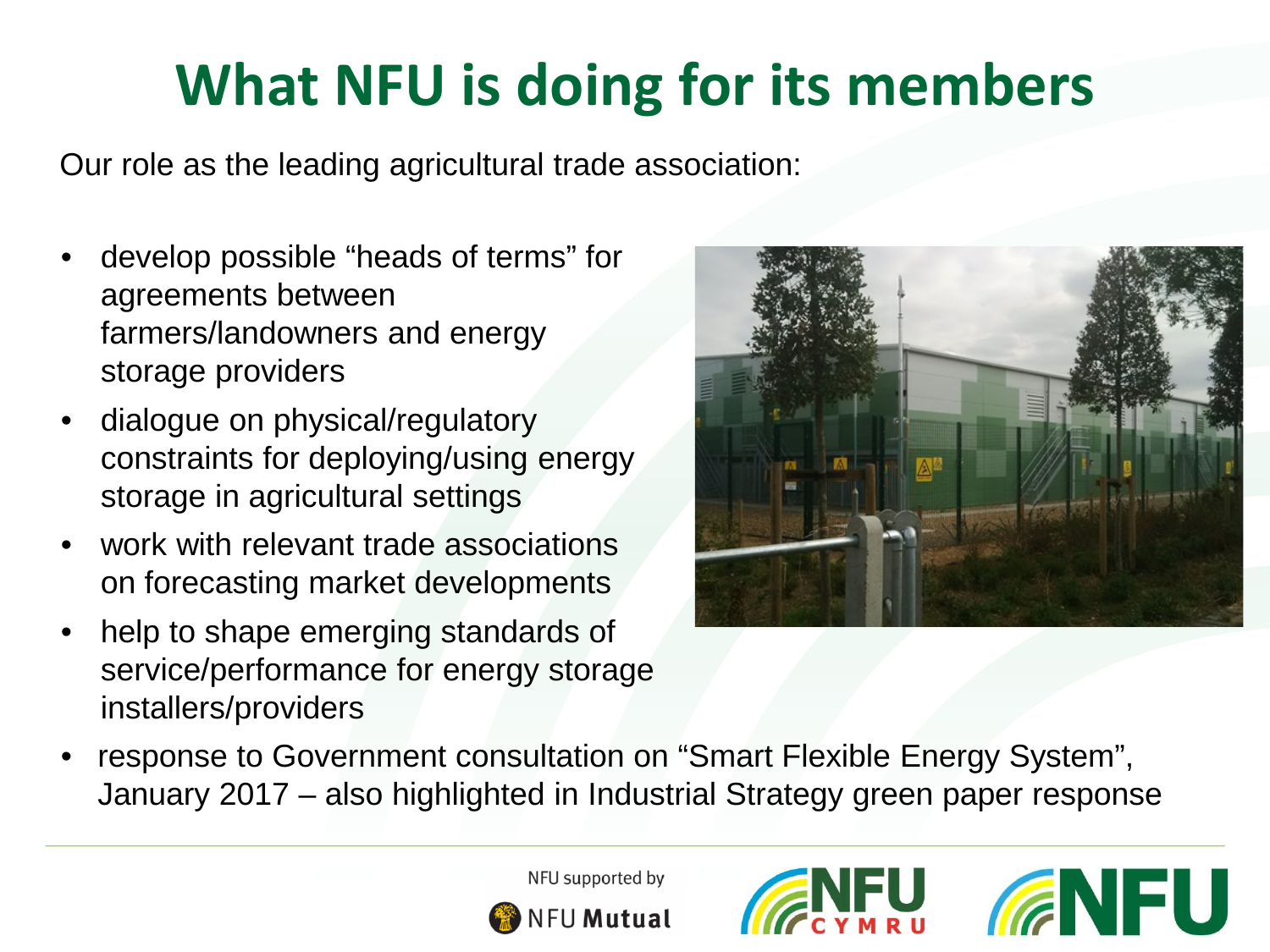## **Farm technology of the near future?**

### **John Deere SESAM** prototype

- 174hp continuous power
- 4-hour run time between charges
- 6R Series tractor chassis



• Based in machinery sheds with solar + storage batteries, earning income towards their charging and maintenance costs



**ENFU**